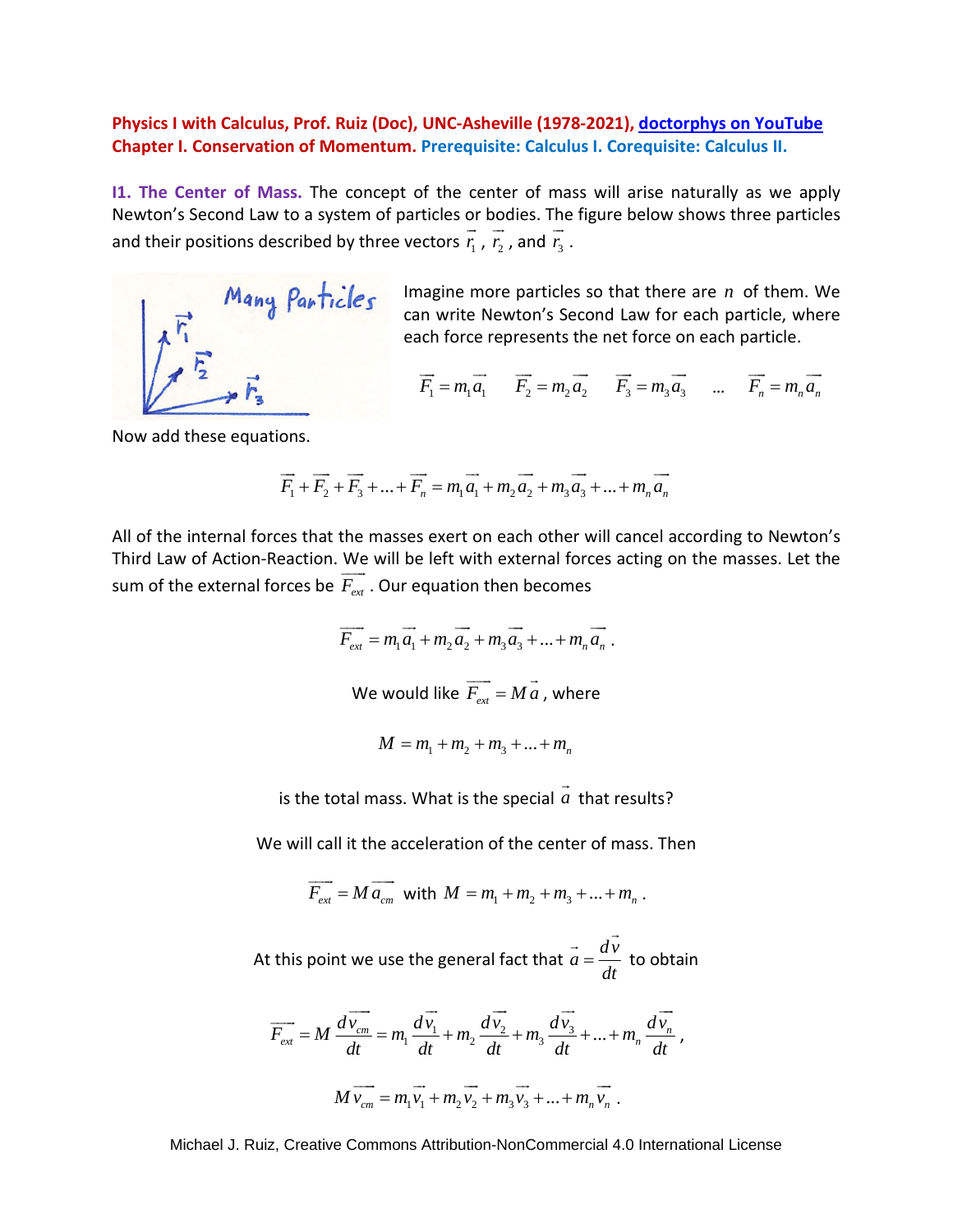Next we use the general fact that  $\vec{v} = \frac{dr}{dt}$  to *dt*  $=$  $\overrightarrow{dr}$ to get

$$
M \frac{d\vec{r}_{cm}}{dt} = m_1 \frac{d\vec{r}_1}{dt} + m_2 \frac{d\vec{r}_2}{dt} + m_3 \frac{d\vec{r}_3}{dt} + ... + m_n \frac{d\vec{r}_n}{dt},
$$
  

$$
M \vec{r}_{cm} = m_1 \vec{r}_1 + m_2 \vec{r}_2 + m_3 \vec{r}_3 + ... + m_n \vec{r}_n.
$$

The center of mass is defined as  $r_{cm}$  $\overline{\phantom{a}}$ 

.

$$
\overrightarrow{r_{cm}} = \frac{\overrightarrow{n_1r_1} + \overrightarrow{n_2r_2} + \overrightarrow{n_3r_3} + \dots + \overrightarrow{n_nr_n}}{m_1 + m_2 + m_3 + \dots + m_n}
$$

We can express the vector  $r_{cm}$  $\overline{\phantom{a}}$ in terms of its components

$$
\overrightarrow{r_{cm}} = x_{cm}\hat{i} + y_{cm}\hat{j} + z_{cm}\hat{k},
$$

where  $x_{cm}$ ,  $y_{cm}$ , and  $z_{cm}$  are given below.

$$
x_{cm} = \frac{m_1 x_1 + m_2 x_2 + m_3 x_3 + \dots + m_n x_n}{m_1 + m_2 + m_3 + \dots + m_n}
$$

$$
y_{cm} = \frac{m_1 y_1 + m_2 y_2 + m_3 y_3 + \dots + m_n y_n}{m_1 + m_2 + m_3 + \dots + m_n}
$$

$$
z_{cm} = \frac{m_1 z_1 + m_2 z_2 + m_3 z_3 + \dots + m_n z_n}{m_1 + m_2 + m_3 + \dots + m_n}
$$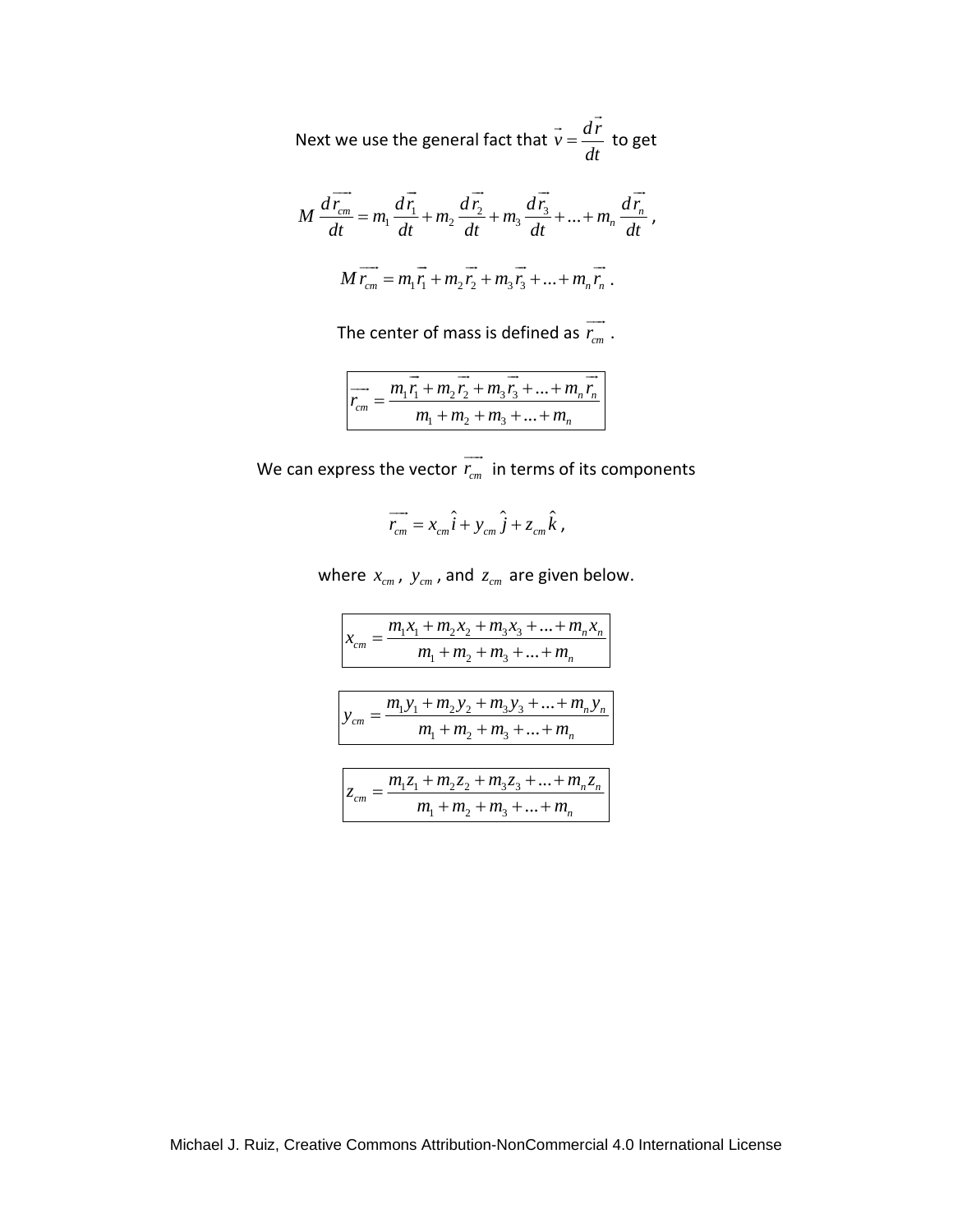

**I2. The Center of Mass of Two Masses.** Find the center of mass for the pair below.

The center of mass is exactly between the two masses. Think of it as a balance point. What about the result for a real basketball and pool ball? The mass of our basketball is about 0.62 kg . We will use  $m_1 = 0.64$  kg so the mass is four times the pool ball mass, as a typical pool ball has a mass  $m<sub>2</sub> = 0.16$  kg. The answer is

$$
x_{cm} = \frac{m_1 x_1 + m_2 x_2}{m_1 + m_2} = \frac{(0.64 \text{ kg}) x_1 + (0.16 \text{ kg}) x_2}{0.64 \text{ kg} + 0.16 \text{ kg}} = \frac{0.64 x_1 + 0.16 x_2}{0.80} = \frac{4}{5} x_1 + \frac{1}{5} x_2.
$$

Where is this point? It is

 $m<sub>1</sub>$ 

$$
x_{cm} - x_1 = \frac{4}{5}x_1 + \frac{1}{5}x_2 - x_1 = -\frac{1}{5}x_1 + \frac{1}{5}x_2 = \frac{1}{5}(x_2 - x_1),
$$

i.e., to the right of the basketball center at 1/5 the distance between the mass centers.

It is convenient to choose the origin at the center position of the first mass.

 $m<sub>2</sub>$ Images Courtesy [publicdomainvectors.org](https://publicdomainvectors.org/)  $\bm{\bm{\circ}}$ The calculation is now much simpler.  $x_{cm} = \frac{m_1 x_1 + m_2 x_2}{m_1 x_2} = \frac{m_2 x_2}{m_2 x_2}$  $=\frac{m_1x_1+m_2x_2}{m_1x_2}$  $1^{\lambda_1 + \mu_2 \lambda_2} - \mu_2 \lambda_2$ *cm*  $m_1 + m_2$   $m_1 + m_2$  $+m_2$   $m_1 +$  $1 + m_2$   $m_1 + m_2$  $X_2$  $x = 0$  $x_{cm} = \frac{(0.16 \text{ kg})x_2}{2 \times 10^{-11} \text{ kg}} = \frac{0.16x_2}{2 \times 10^{-11} \text{ kg}} = \frac{1}{2}x_2$  $(0.16 \text{ kg})x_2$   $0.16x_2$  1  $\frac{2}{5}$  =  $\frac{0.10x_2}{0.80}$  =  $\frac{1}{5}x_2$  $x_1=0$  $\frac{cm}{cm}$   $-$  0.64 kg + 0.16 kg  $-$  0.80  $-$  5<sup> $\lambda$ 2</sup>  $^{+}$ 

Again we get the position to the right of the basketball center at 1/5 the distance between the mass centers. Depending on the separation, the center of mass can be inside the basketball.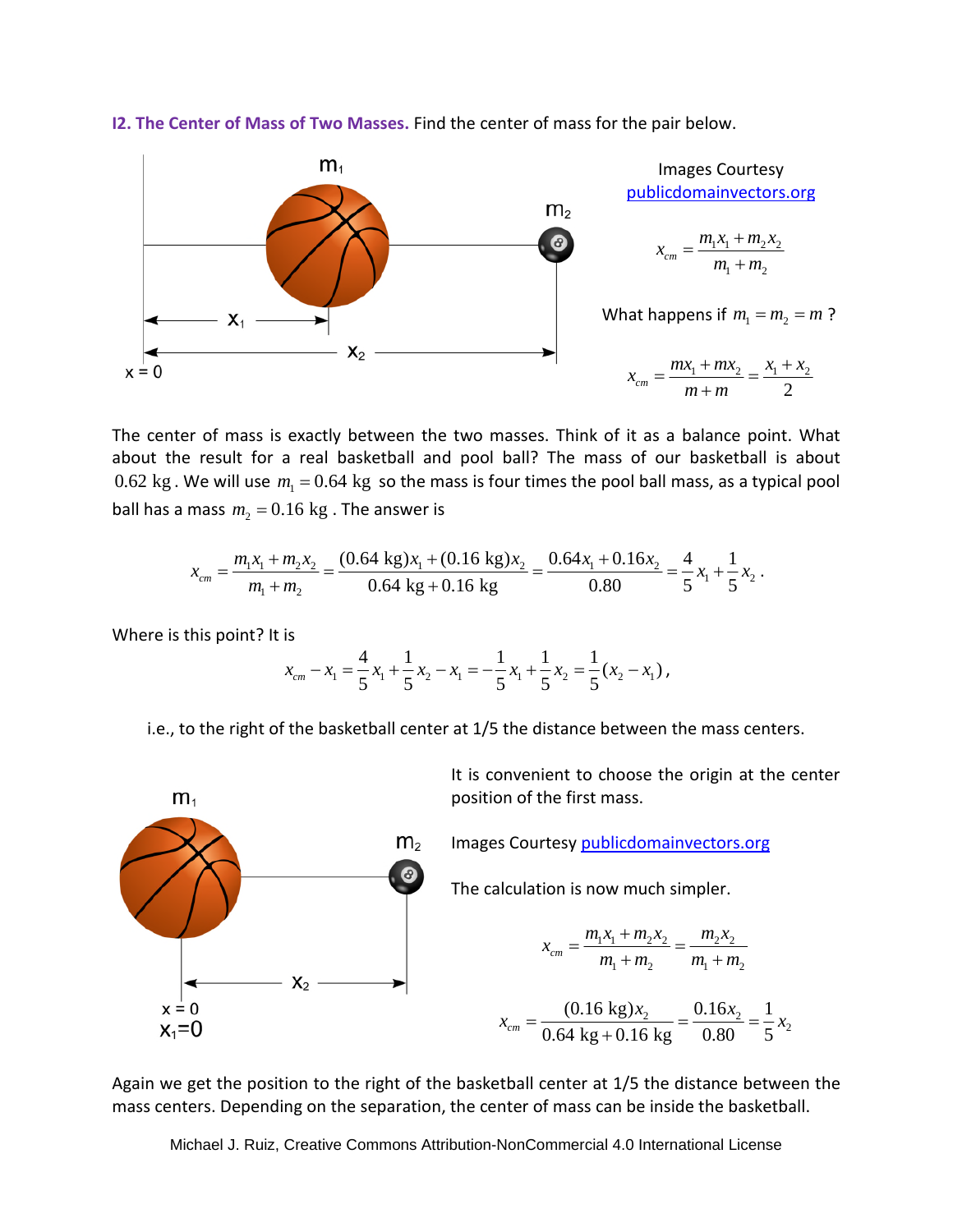At what distance from the center of the Earth is the center of mass for the Earth-Moon system?



License: [Creative Commons](https://en.wikipedia.org/wiki/en:Creative_Commons) [Attribution-Share Alike 4.0 International](https://creativecommons.org/licenses/by-sa/4.0/deed.en)

The mass of the Earth is  $M = 5.972 \times 10^{24}$  kg and the mass of the Moon is  $m = 7.348 \times 10^{22}$  kg. The distance between the Earth and Moon is given in the above figure as  $d = 384,400$  km. Choose the center of the Earth as the origin.

$$
x_{cm} = \frac{m_1 x_1 + m_2 x_2}{m_1 + m_2} = \frac{M x_1 + m x_2}{M + m} = \frac{M \cdot 0 + m x_2}{M + m} = \frac{m x_2}{M + m} = \frac{md}{M + m}
$$
  

$$
x_{cm} = \frac{md}{M + m} = \frac{7.348 \times 10^{22} \text{ kg} \cdot \text{d}}{5.972 \times 10^{24} \text{ kg} + 7.348 \times 10^{22} \text{ kg}}
$$
  

$$
x_{cm} = \frac{7.348 \times 10^{22}}{597.2 \times 10^{22} + 7.348 \times 10^{22}} \cdot \text{d} = \frac{7.348}{597.2 + 7.348} \cdot d
$$
  

$$
x_{cm} = \frac{7.348}{597.2 + 7.348} \cdot d = \frac{7.348}{604.548} \cdot d = 0.01215d = (0.01215)(384,400 \text{ km}) = 4670 \text{ km}
$$

The center of mass is 1700 km below the Earth's surface since the Earth's radius is 6370 km .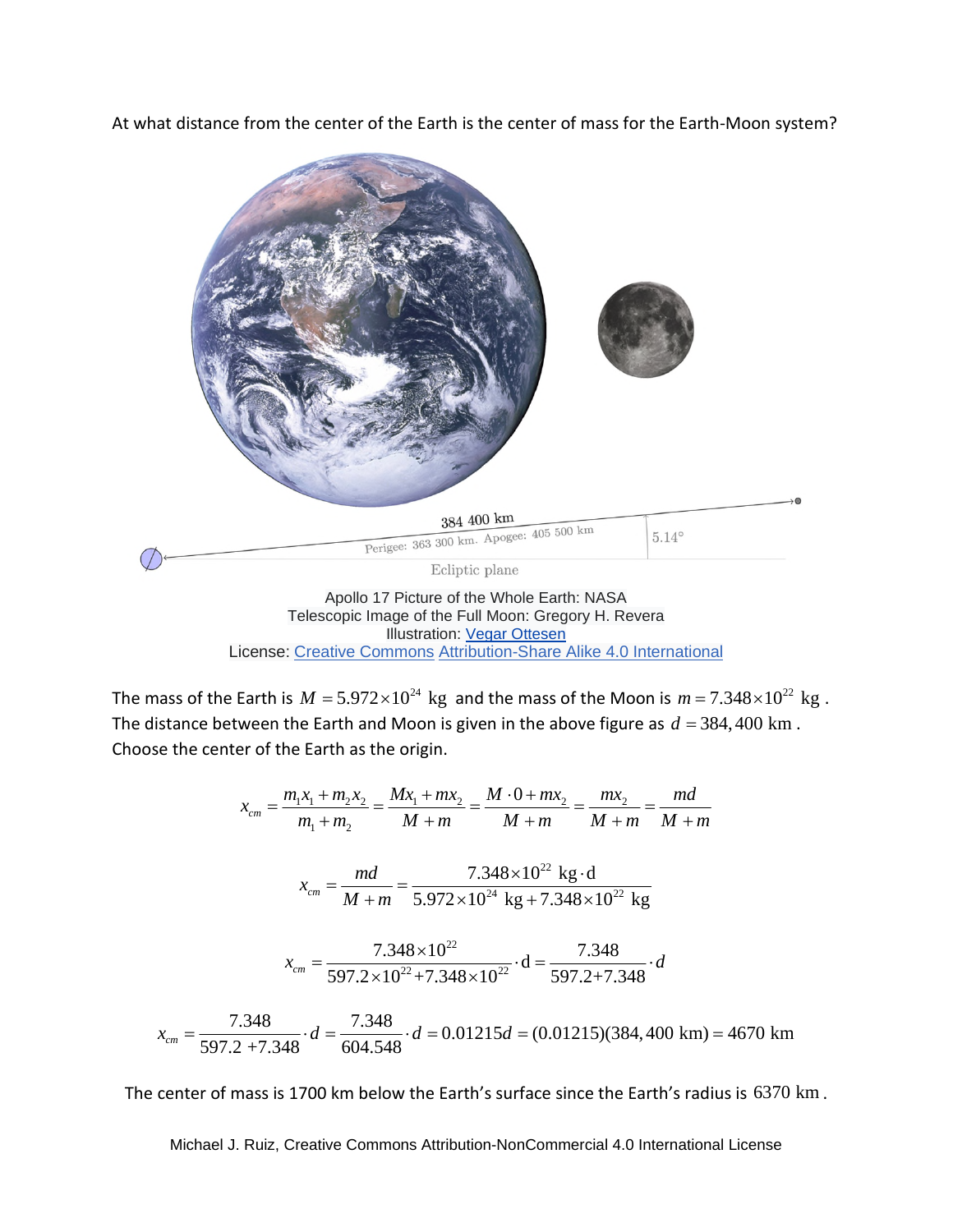**I3. The Center of Mass for a Rod of Length L.** The usual way to calculate the center of mass for a rod is to use calculus. But just in case you did not get this far yet in Calculus II, I will first do it without calculus. In fact, I will do it several ways, where one method will be using calculus. One of the finest goals in science is to be able to do things more than one way. This aim is also good for anything in life. For example, when I taught at the university, I had many ways to get to work: driving, bumming a ride off a neighbor, my wife taking me, the bus, walking (I did walk home a couple of times), and other ways which I never needed such as a Taxi or Uber.

Feynman once said something to the effect that any good physicist had 6 or 7 ways to understand results. These different approaches include various ways to derive the result and visualizations such as graphs. So here are some different methods to find the *center of mass for a rod*.

**Method 1. Symmetry.** We have found that for two equal masses, the center of mass is at the midpoint between the two masses.



So we break up the rod into segments and pair them off, each one on the left with its partner on the right (by color). The center of mass for each pair is at the midpoint between each.

Therefore, the center of mass for

the entire rod is at the midpoint of the rod, which midpoint serves as the midpoint for all the mass segment pairs.

$$
x_{cm} = \frac{L}{2}
$$

**Method 2. The Balance Point.** The center of mass is the balance point.



Courtesy APN MJM, Wikimedia [License: Creative Commons Attribution-ShareAlike 3.0](https://creativecommons.org/licenses/by-sa/3.0/deed.en)

The balance point for a rod is its center, assuming a uniform rod in terms of mass density. Therefore, the center of mass for the rod is  $L/2$ . For the irregular shape of the bird at the left, the center of mass can be found experimentally by finding the balance point. Since the wings have prominent mass and stick out in the front, it **appears that the bird has more mass on the other side and that it is floating**.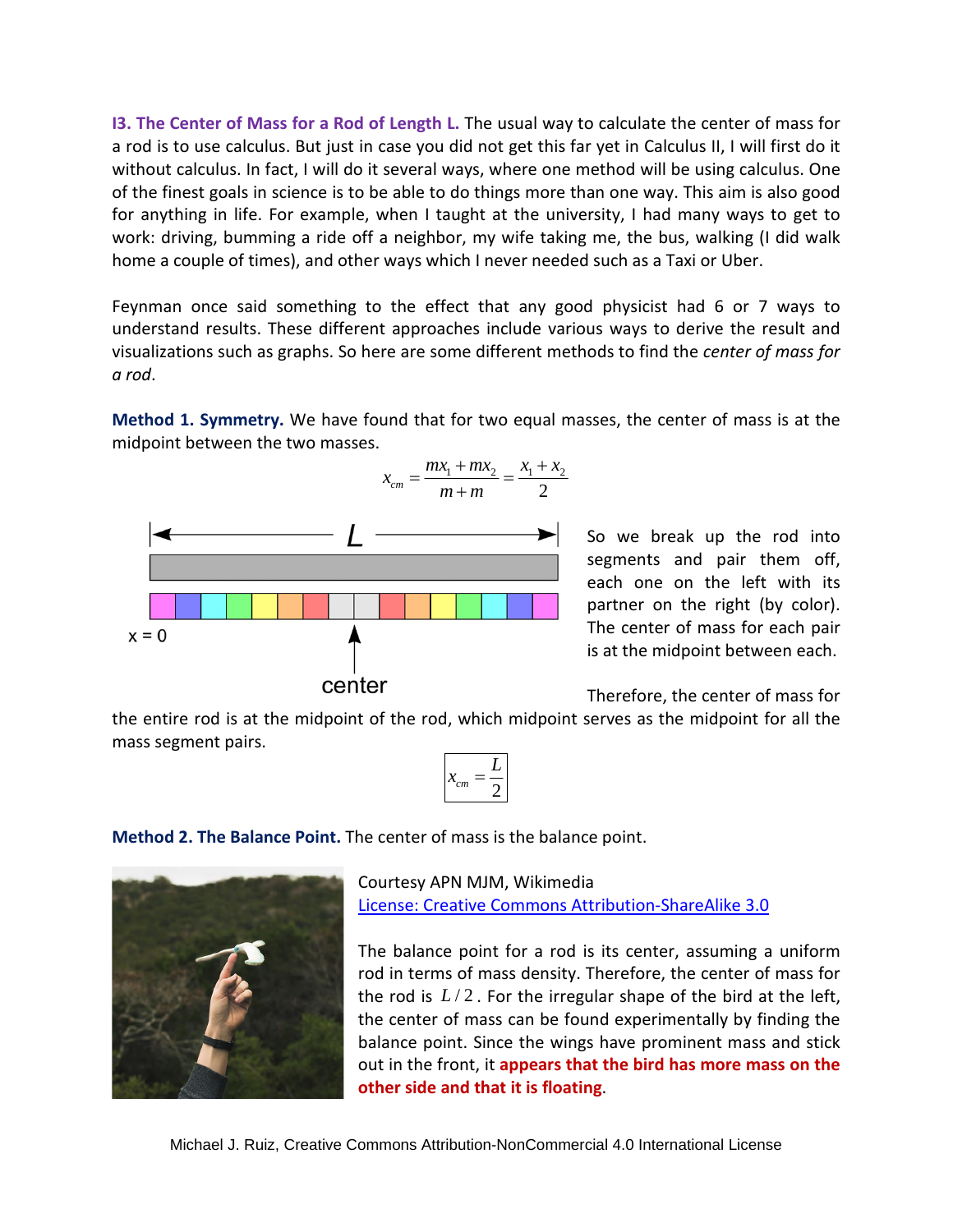**Method 3. The Summing of Small Masses.** In the figure below we have broken the rod into little mass segments of  $\Delta m$  . There are *n* segments; therefore,  $\Delta m = \frac{M}{m}$ *n*  $\Delta m = \frac{m}{m}$ , where *M* is the total mass of the rod of length *L* .



The distance from the reference point where  $x = 0$  to each of the first three mass segments are

$$
x_1 = \frac{\Delta x}{2}
$$
,  $x_2 = \frac{3\Delta x}{2}$ ,  $x_3 = \frac{5\Delta x}{2}$ .

The coefficients in front of the  $\Delta x$  factors are 1, 3, and 5, the

,

first three odd numbers. The n<sup>th</sup> odd number can be given as  $2n-1$ . Pick several counting numbers for *n* to check this out. We are now ready for the center of mass formula:

$$
x_{cm} = \frac{m_1 x_1 + m_2 x_2 + m_3 x_3 + \dots + m_n x_n}{m_1 + m_2 + m_3 + \dots + m_n},
$$

where 
$$
m_1 = m_2 = m_3 = ... m_n = \Delta m = \frac{M}{n}
$$
,

and 
$$
x_1 = \frac{\Delta x}{2}
$$
,  $x_2 = \frac{3\Delta x}{2}$ ,  $x_3 = \frac{5\Delta x}{2}$  ...  $x_n = \frac{(2n-1)\Delta x}{2}$ .

Using the mass relations, we obtain

$$
x_{cm} = \frac{m_1 x_1 + m_2 x_2 + m_3 x_3 + \dots + m_n x_n}{m_1 + m_2 + m_3 + \dots + m_n} = \Delta m \frac{(x_1 + x_2 + x_3 + \dots + x_n)}{M} = \frac{M}{n} \frac{(x_1 + x_2 + x_3 + \dots + x_n)}{M}
$$

$$
x_{cm} = \frac{1}{n} (x_1 + x_2 + x_3 + \dots + x_n)
$$

Now substitute in the values for the positions.

$$
x_{cm} = \frac{1}{n} \left[ \frac{\Delta x}{2} + \frac{3\Delta x}{2} + \frac{5\Delta x}{2} + \dots \frac{(2n-1)\Delta x}{2} \right] = x_{cm} = \frac{1}{n} \left[ 1 + 3 + 5 + \dots + (2n-1) \right] \frac{\Delta x}{2}
$$

Now comes a neat formula for summing odd numbers.

$$
1+3+5+\ldots+(2n-1)=n^2
$$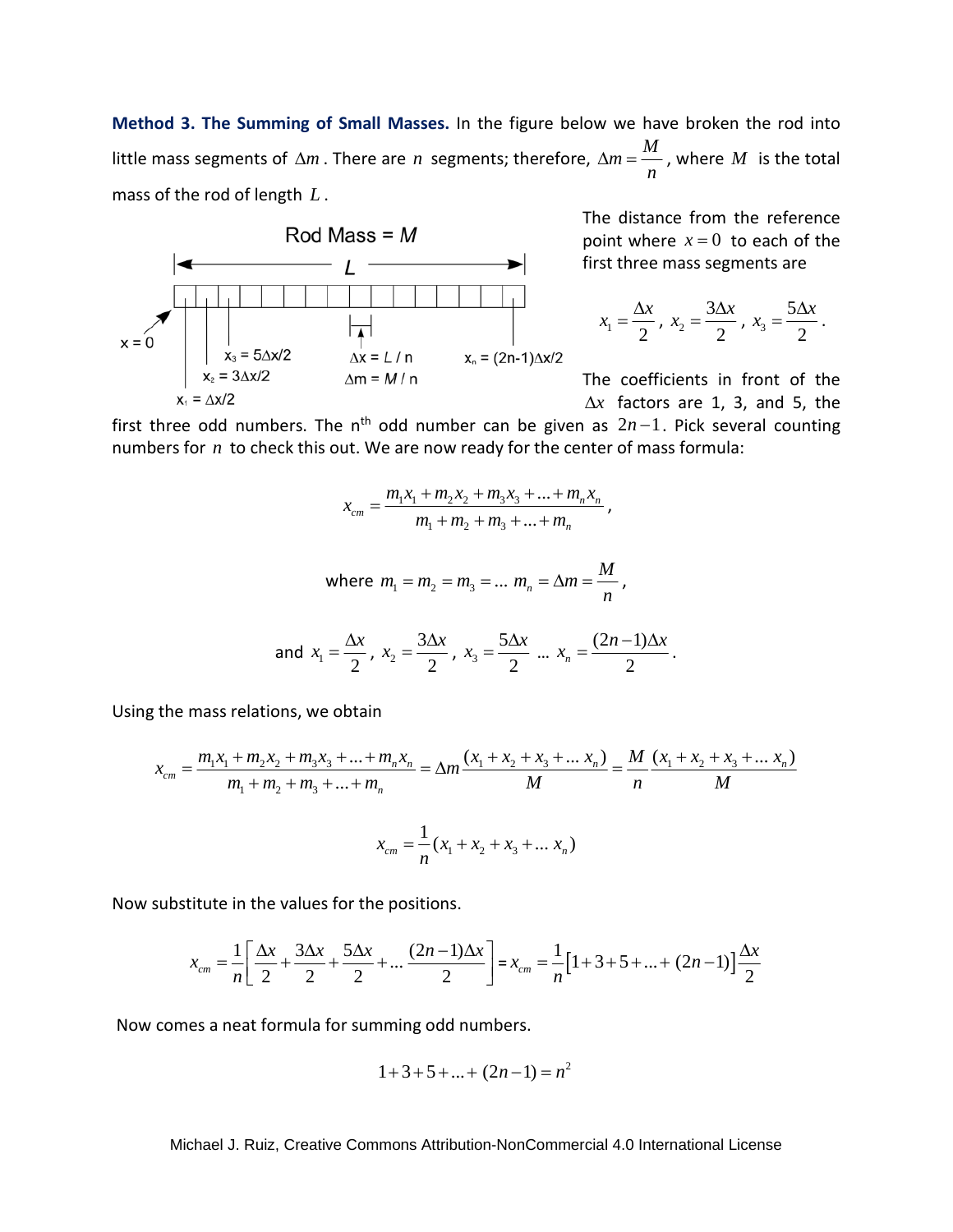

A physicist is thus happy, but probably not a mathematician. Proof by mathematical induction would please a mathematician. You assume it is true for the n<sup>th</sup> case and demonstrate that it follows that it is true for the  $(n+1)^{\text{th}}$  case. Finally, when you show it is true for the 1<sup>st</sup> case, then it follows that it is true for all n. We will leave mathematical induction for you to try if you want.

Here is where we left off.

$$
x_{cm} = \frac{1}{n} [1 + 3 + 5 + \dots + (2n - 1)] \frac{\Delta x}{2}
$$
  

$$
1 + 3 + 5 + \dots + (2n - 1) = n^2
$$

Using the formula for the sum of odd numbers,

$$
x_{cm} = \frac{1}{n} \Big[ 1 + 3 + 5 + \dots + (2n - 1) \Big] \frac{\Delta x}{2} = \frac{1}{n} \Big[ n^2 \Big] \frac{\Delta x}{2}
$$

$$
x_{cm} = \frac{n^2}{n} \frac{\Delta x}{2} = n \frac{\Delta x}{2}
$$

But 
$$
n\Delta x = L
$$
. Therefore,

$$
x_{cm} = \frac{L}{2}
$$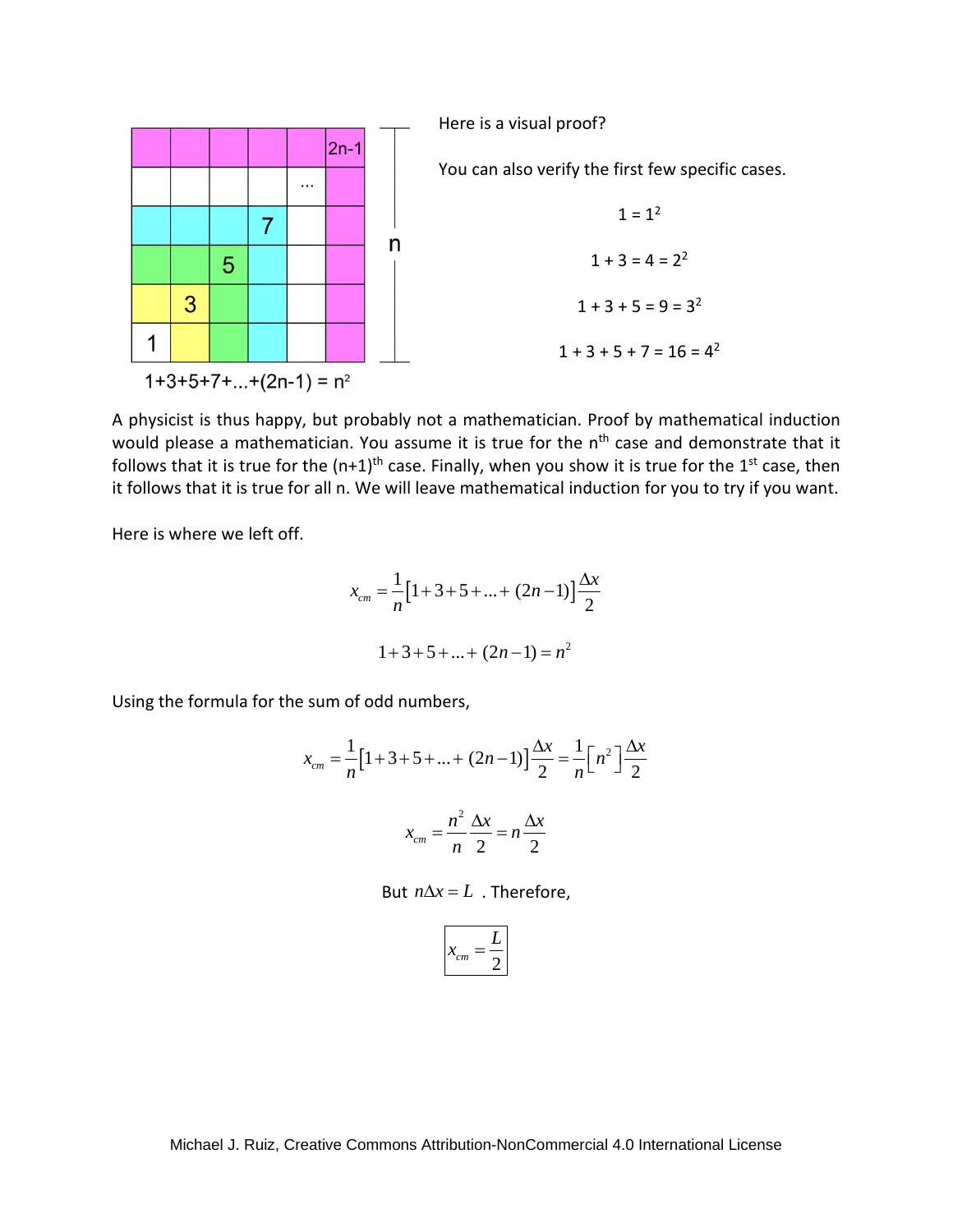## **Method 4. Calculus.**



$$
x_{cm} = \frac{1}{M} \sum_{i=1}^{n} m_i x_i \rightarrow \frac{1}{M} \int x dm = \frac{1}{M} \int_0^L x \frac{M}{L} dx = \frac{1}{L} \int_0^L x dx = \frac{1}{L} \frac{x^2}{2} \Big|_0^L = \frac{1}{L} \Big[ \frac{L^2}{2} - \frac{0^2}{2} \Big] = \frac{1}{L} \frac{L^2}{2} = \frac{L}{2}
$$

**I4. Conservation of Momentum.** We assume in this chapter that we are talking about linear momentum, because there is another type of momentum called angular momentum. We will study angular momentum in another chapter. Start below with our key equation for the center of mass.

$$
\overrightarrow{r_{cm}} = \frac{m_1 \overrightarrow{r_1} + m_2 \overrightarrow{r_2} + m_3 \overrightarrow{r_3} + \dots + m_n \overrightarrow{r_n}}{m_1 + m_2 + m_3 + \dots + m_n} = \frac{m_1 \overrightarrow{r_1} + m_2 \overrightarrow{r_2} + m_3 \overrightarrow{r_3} + \dots + m_n \overrightarrow{r_n}}{M}
$$

The velocity of the center of mass is

$$
\overrightarrow{v_{cm}} = \frac{d\overrightarrow{r_{cm}}}{dt} = \frac{1}{M}\frac{d}{dt}(m_1\overrightarrow{r_1} + m_2\overrightarrow{r_2} + m_3\overrightarrow{r_3} + ... + m_n\overrightarrow{r_n}) = \frac{1}{M}(m_1\overrightarrow{v_1} + m_2\overrightarrow{v_2} + m_3\overrightarrow{v_3} + ... + m_n\overrightarrow{v_n})
$$

Multiply both sides by *M* .

$$
M\overrightarrow{v_{cm}} = m_1\overrightarrow{v_1} + m_2\overrightarrow{v_2} + m_3\overrightarrow{v_3} + \dots + m_n\overrightarrow{v_n}
$$

But the right side is the total momentum *p*  $\rightarrow$ .

Therefore, the total momentum can be expressed as below.

$$
\overrightarrow{p} = M \overrightarrow{v_{cm}}
$$

We see the importance of the center of mass.

If the external forces are zero, then  $\overrightarrow{F_{ext}} = \frac{dp}{dt} = 0$ *dt*  $=\frac{u p}{\dot{ }}$  =  $\overrightarrow{a}$ and the momentum is a constant.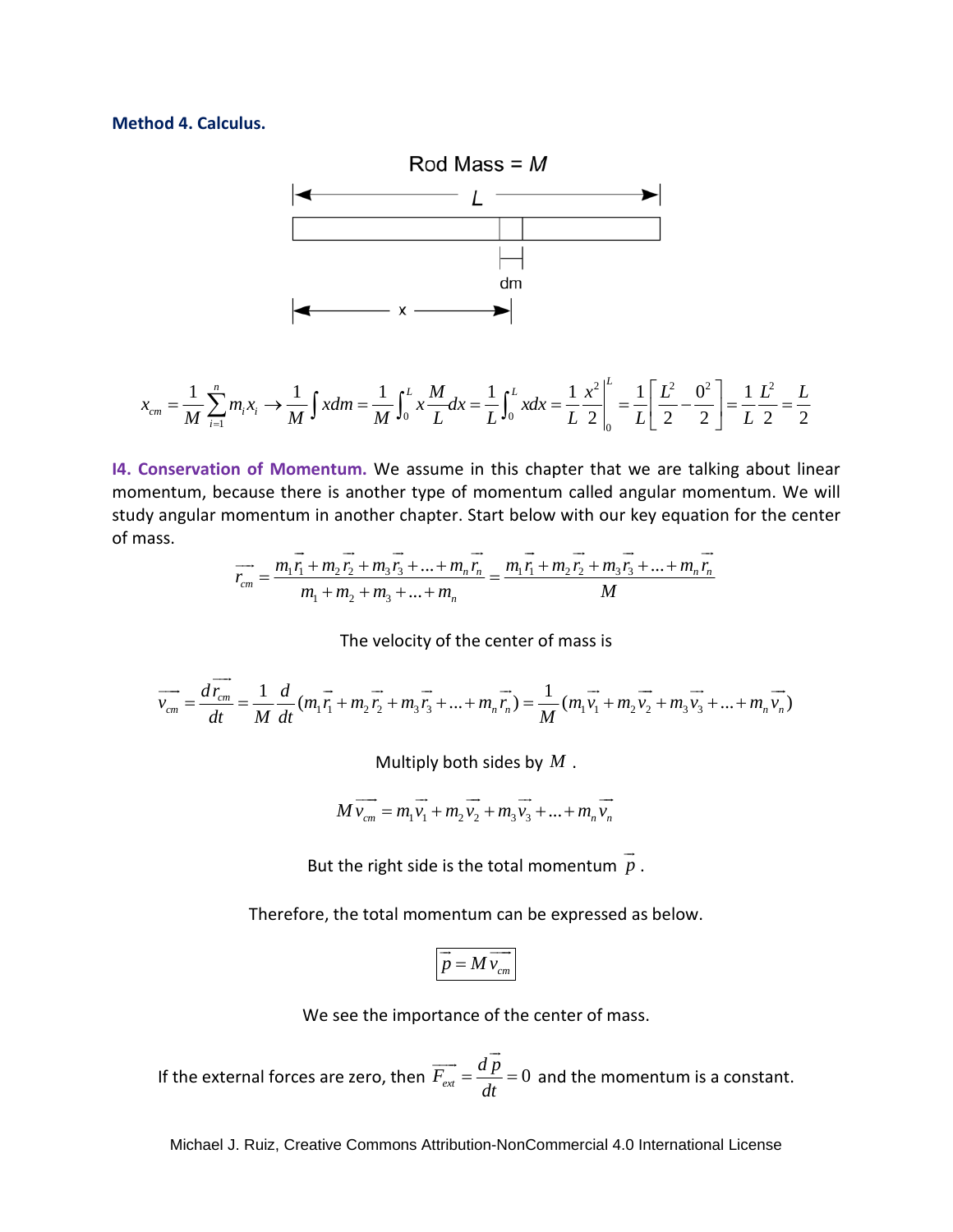| Interactions | $\overrightarrow{P}_{before} = \overrightarrow{P}_{after}$ |
|--------------|------------------------------------------------------------|
| 2            | interaction (internal forces)                              |
| 2.3          | Collision                                                  |

An example is given here with two particles interacting. The free particles enter an interaction zone where only internal forces occur, such as a collision.

If they interact with each other in this way with no external forces from outside acting on them, the total momentum is a constant. We can then write conservation of

momentum as follows.

$$
\overrightarrow{p}_{before} = \overrightarrow{p}_{after}
$$

The total momentum for a two-particle system is

$$
\overrightarrow{p} = m_1 \overrightarrow{v_1} + m_2 \overrightarrow{v_2}
$$

Let the velocities before the interaction be represented by  $u_{\rm 1}$  $\rightarrow$ and  $u_2$  $\overline{\phantom{a}}$ ; let the velocities after the interaction be represented by  $v_1$  $\rightarrow$ and  $v_2$  $\overline{\phantom{a}}$ . Remember "u" is before and "v" is after since "u" is before "v" in the alphabet. Conservation of momentum for a two particle system is then given by the formula below.

$$
m_1\overrightarrow{u_1} + m_2\overrightarrow{u_2} = m_1\overrightarrow{v_1} + m_2\overrightarrow{v_2}
$$

Conservation of momentum is a powerful conservation law. If you look at all the particles together in the universe, there are then no external forces because there is no outside! So we can consider conservation of momentum as a general conservation law along with matterenergy. Considering the entire universe, the sum total of matter-energy cannot be created or destroyed. Two Important Conservation Laws, where by energy we include energy due to matter (E=mc<sup>2</sup>).

1) Conservation of Energy, 2)Conservation of Momentum.

In our course, we do not need to worry about converting energy into matter or vice versa. For our purposes, energy just means energy such as kinetic energy and potential energy. You can add heat energy when friction is involved.

**Important Observation.** Suppose there are no external forces. Then  $p_{\text{total}} = M v_{\text{cm}} = const$  $\rightarrow$   $\rightarrow$   $\rightarrow$  and  $p_{before} = p_{after}$  $\rightarrow$   $\rightarrow$ . If there is no motion initially, then  $p_{total} = M v_{cm} = const = 0$  $\rightarrow$   $\rightarrow$   $\rightarrow$   $\rightarrow$   $\rightarrow$   $\rightarrow$ , which means  $r_{cm} = const$  $\rightarrow$   $\rightarrow$   $\rightarrow$ , i.e., the center of mass does not change. Also  $p_{\textit{before}} = p_{\textit{after}} = 0$  $\rightarrow$   $\rightarrow$   $\rightarrow$ . An example is a bear standing on ice and throwing a ball, which we do in the next section.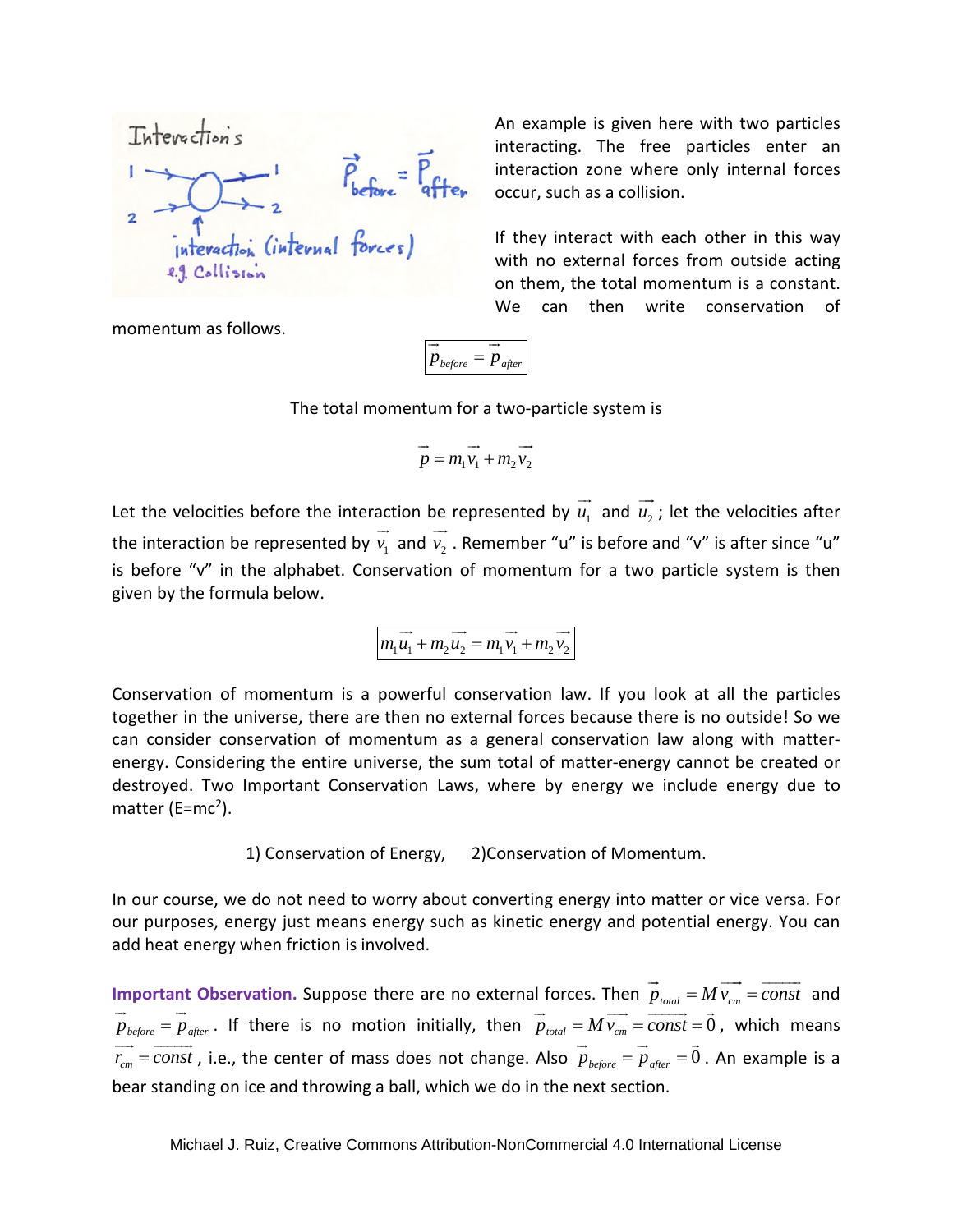## **I5. Conservation of Momentum and Two Masses.**

**Problem 1. Figure Skating.** This problem is inspired by the photo below. Assume that a 75.0-kg male skater is at rest alone on the ice as a 50.0-kg female skates towards him at a speed of 20.0 km/h. The female skater then jumps on the back of the male skater. What is the speed of the combined two skaters just after the collision? Neglect the external forces of friction, which is justified since the skaters are on ice. Since gravity is not horizontal, it is no worry.



Skating Photo Courtesy Stephen Downes, flickr. [License: Attribution-NonCommercial 2.0](https://creativecommons.org/licenses/by-nc/2.0/) Canadian Figure Skating Championship January 21, 2012, Moncton, New Brunswick Skaters Piper Gilles and Paul Poirier. Moncton Coliseum.

**Solution.** Use conservation of momentum  $m_1u_1 + m_2u_2 = m_1v_1 + m_2v_2$ , where  $m_1 = 50.0$  kg,  $k_1 = 20.0 \frac{\text{km}}{\text{h}}$  $u_1 = 20.0 \frac{\text{km}}{\text{h}}$ ,  $m_2 = 75.0 \text{ kg}$ ,  $u_2 = 0$ , and  $v_1 = v_2 = v$ . Find *v*.

 $m_1u_1 + m_2u_2 = m_1v_1 + m_2v_2$   $\Rightarrow m_1u_1 = (m_1 + m_2)v$   $\Rightarrow (50.0)(20.0) = (50.0 + 75.0)v$  $=$  (1000.0)  $=(125.0)v = v = 1000.0 / 125.0 = 8$   $=$   $v = 8 \frac{\text{km}}{10.00}$ h  $v = 8 \frac{\text{km}}{1}$  =  $5 \frac{\text{mi}}{\text{m}}$ h =  $2.2 \frac{\text{m}}{\text{}}$ s  $= 7.3 \frac{\text{ft}}{\text{}}$ s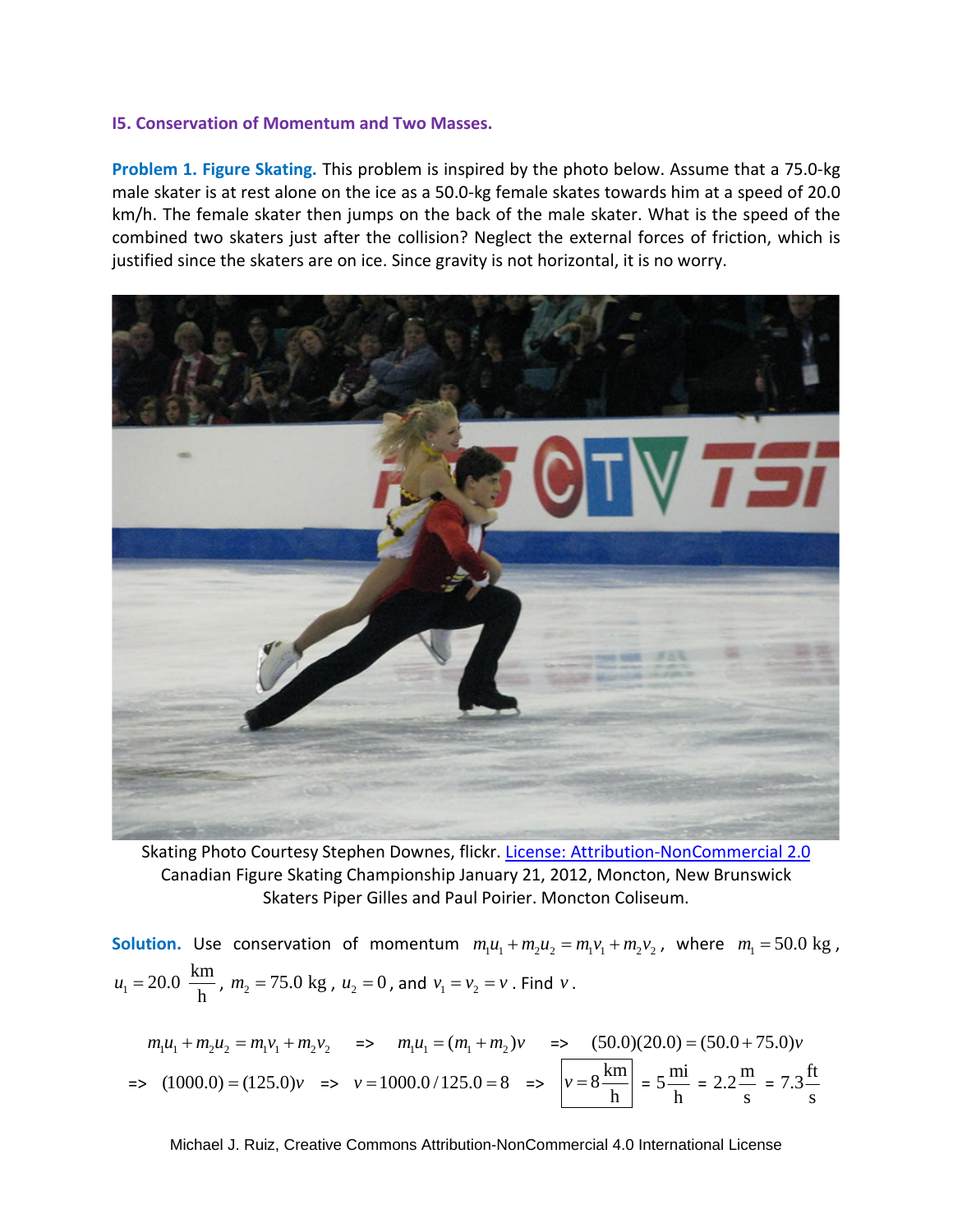**Problem 2. Throwing an Object on Ice.** A polar bear is throwing a torn ball in the photo below. Assume a young 100.0-kg polar bear is standing on a sheet of ice where friction can be neglected. Suppose a young bear at rest throws a 6-kg bowling ball out in a horizontal direction at 30.0 km/h (19 mi/h). What is the bear's recoil velocity? Note that  $\,p_{_{before}}=p_{_{after}}=0$  $\rightarrow$   $\rightarrow$   $\rightarrow$ .



Nanuq Throwing a Ball, Courtesy Tambako The Jaguar, flickr[. License: Attribution-NoDerivs 2.0](https://creativecommons.org/licenses/by-nd/2.0/)

Use conservation of momentum:  $p_{before} = p_{after}$  $\rightarrow$ .

The before momentum  $\overline{p}_{\textit{before}} = 0$  $\rightarrow$ since there are no velocities. Then  $p_{after} = 0$  $\rightarrow$ .  $0 = m_{ball}v_{ball} + m_{beam}v_{beam}$  =>  $m_{beam}v_{beam} = -m_{ball}v_{ball}$  =>  $v_{beam} = -\frac{m_{ball}v_{ball}}{m_{beam}}$ *bear*  $v_{\text{hear}} = -\frac{m_{ball}v_{ball}}{m_{ball}}$ *m*  $=-$ 

The minus sign means the bear will move in the opposite direction of the ball.

$$
v_{\text{bear}} = -\frac{(6 \text{ kg})(30.0 \text{ km/h})}{100.0 \text{ kg}} = -\frac{180 \text{ km}}{100 \text{ h}} = -\frac{18 \text{ km}}{10 \text{ h}} = -\frac{9 \text{ km}}{5 \text{ h}}
$$

 $1.8\frac{\text{km}}{1}$  $v_{\text{bear}} = 1.8 \frac{\text{km}}{\text{h}}$  and to the right in the figure. This speed equals 1.1 mi/h = 50 cm/s.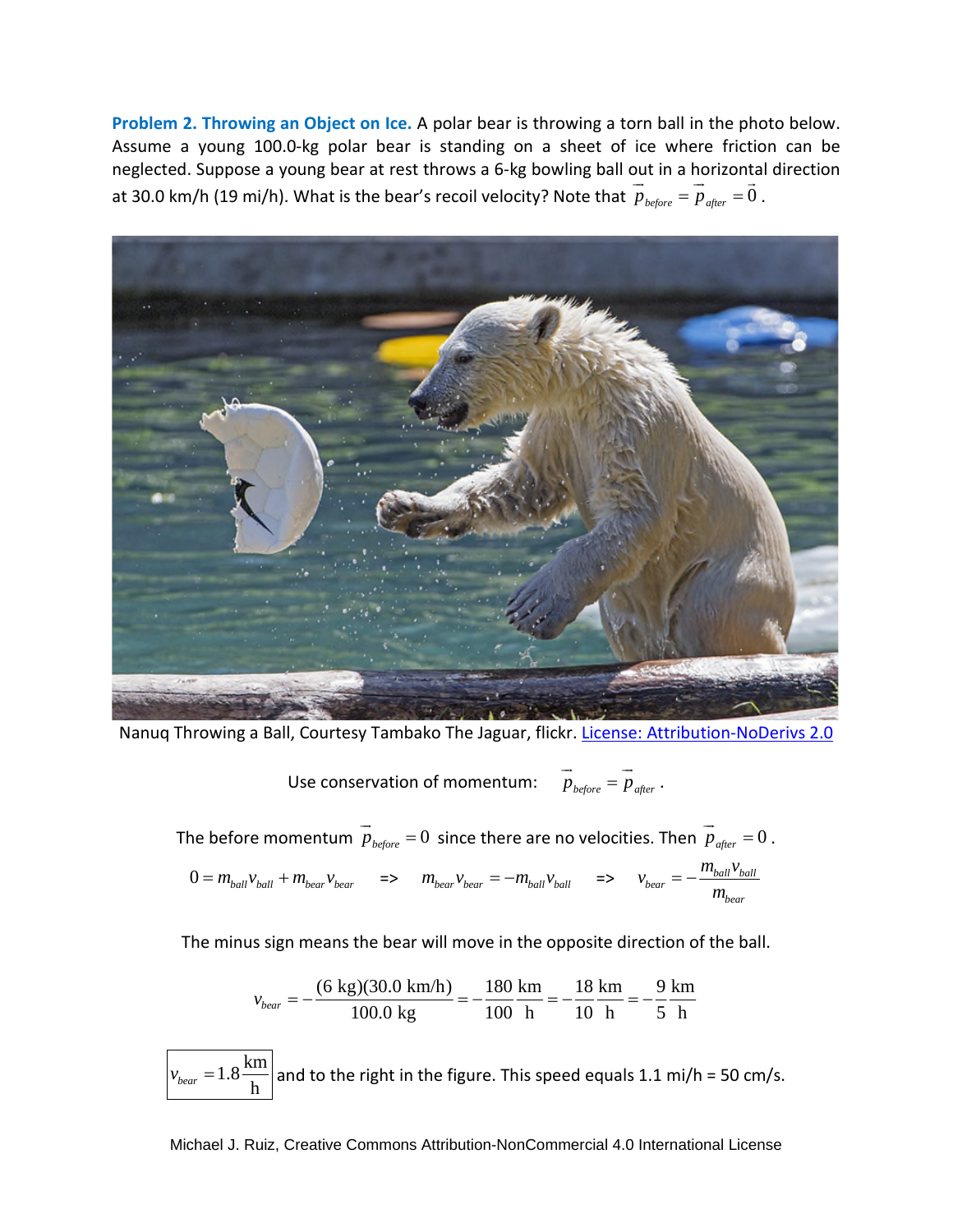**I6. Walking on a Boat.** The walking on a raft or boat problem is a classic problem involving conservation of momentum and analyzing center of mass.



**Problem.** A 50-kg person initially at rest begins walking on an initially stationary 250 kg raft. The raft begins to drift backwards in response to the walking. The small amount of friction between the raft and the water can be neglected.

(i) Find the velocity  $v_{\text{ref}}$  of the raft if the

person starts to walk with speed  $v_{rel} = 1.2 \frac{\text{m}}{\text{m}}$  $v_{rel} = 1.2 \frac{m}{s}$  relative to the raft.

(ii) If the person starts out a distance  $D_{before} = 10$  m from land, how far  $D_{after}$  is the person from land after walking towards the land a distance  $d_{rel} = 2.4$  m relative to the raft?

*Credit Line:* Clipart person in above figure is from a Public Domain US National Park Service sign.

**Solution.** There are no external forces in the horizontal direction. Therefore, momentum is conserved. Note that the total momentum is zero throughout since initially the person and the raft are at rest.

(i) Raft Velocity. Conservation of momentum:  $p_{before} = p_{after}$ , where  $p_{before} = 0$  and  $p_{after} = 0$ .

$$
p_{before} = p_{after} \quad \Rightarrow \quad 0 + 0 = mv_{person} + Mv_{raft}
$$

We have to be careful since as the person walks relative to the raft, the raft is recoiling backwards. The velocity of the person relative to the ground is therefore

 $v_{person} = v_{rel} + v_{raft}$ , where  $v_{raft} < 0$ , meaning the raft velocity is to the left.

$$
0 + 0 = mv_{person} + Mv_{raft} \quad \Rightarrow \quad 0 = m(v_{rel} + v_{raft}) + Mv_{raft}
$$

$$
0 = m v_{rel} + m v_{r aft} + M v_{r aft} \quad \Rightarrow \quad 0 = m v_{rel} + (m + M) v_{r aft} \quad \Rightarrow \quad (m + M) v_{r aft} = -m v_{rel}
$$

$$
\boxed{v_{\text{raf}} = -\left(\frac{m}{m+M}\right)v_{\text{rel}}}
$$
\n
$$
= \n\begin{cases}\n\text{v}_{\text{raf}} = -\left(\frac{50 \text{ kg}}{50 \text{ kg} + 250 \text{ kg}}\right)(1.2 \frac{\text{m}}{\text{s}}) = -\frac{50}{300}(1.2 \frac{\text{m}}{\text{s}}) = -\frac{1}{6}(1.2 \frac{\text{m}}{\text{s}})
$$
\n
$$
\boxed{v_{\text{raf}} = -0.2 \frac{\text{m}}{\text{s}}} \qquad \boxed{v_{\text{person}} = v_{\text{rel}} + v_{\text{raf}} = (1.2 - 0.2) \frac{\text{m}}{\text{s}} = 1.0 \frac{\text{m}}{\text{s}}}
$$

Michael J. Ruiz, Creative Commons Attribution-NonCommercial 4.0 International License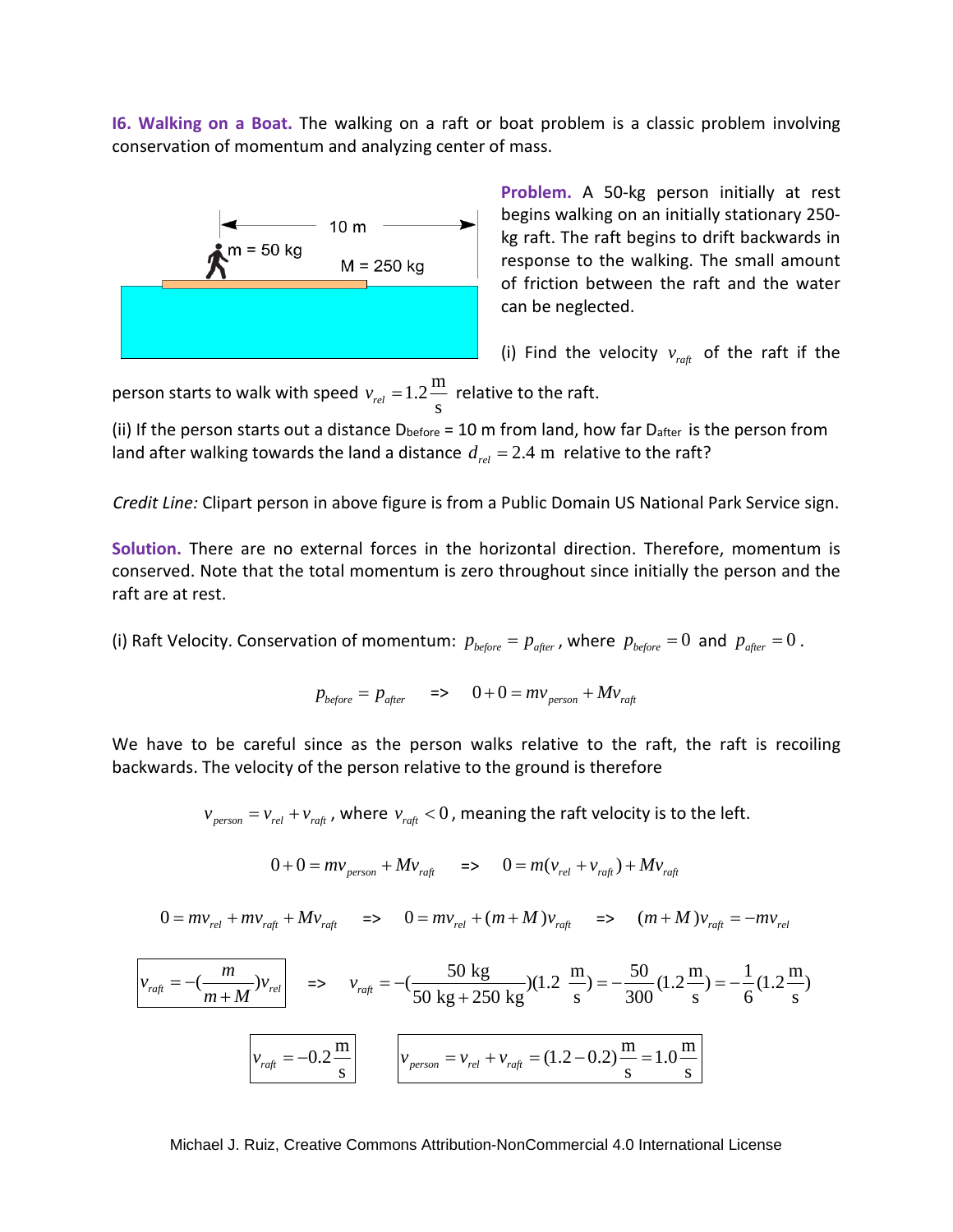(ii) What is the distance from the person to land after walking, i.e., what is  $D_{after}$ ?

**Method 1.** Conservation of Momentum. We solve the problem like we did above, obtaining

$$
v_{\text{raft}} = -\left(\frac{m}{m+M}\right)v_{\text{rel}}
$$

Now we use the fact that 
$$
v = \frac{\Delta x}{\Delta t}
$$
 and write

$$
\frac{\Delta x_{\text{raft}}}{\Delta t} = -\left(\frac{m}{m+M}\right) \frac{\Delta x_{\text{rel}}}{\Delta t}.
$$

The  $\Delta t$  components drop out.

$$
\Delta x_{\text{raft}} = -\left(\frac{m}{m+M}\right) \Delta x_{\text{rel}} \quad \Rightarrow \quad \Delta x_{\text{raft}} = -\left(\frac{m}{m+M}\right) d_{\text{rel}}
$$

$$
\Delta x_{\text{rafi}} = -\left(\frac{50}{50 + 250}\right)(2.4) = -\left(\frac{50}{300}\right)(2.4) = -\frac{1}{6}(2.4) = -0.4 \text{ m}
$$

The raft moves to the left subtracting from the distance walked on the raft:

$$
2.4 m - 0.4 m = 2.0 m
$$

The person moves 2.0 m to the land.

$$
D_{after} = D_{before} - 2.0 \text{ m}
$$
  

$$
D_{after} = 10 \text{ m} - 2 \text{ m} = 8 \text{ m}
$$
  

$$
D_{after} = 8 \text{ m}
$$

**Method 2.** Center of Mass. Remember from the last section, when there are no external forces and we have a case where  $p_{\text{total}} = M v_{\text{cm}} = const = 0$  $\rightarrow$   $\rightarrow$   $\rightarrow$   $\rightarrow$   $\rightarrow$ . Then since  $v_{cm} = \frac{a_1}{\mu} = 0$  $\frac{d}{v_{cm}} = \frac{dr_{c}}{dr_{c}}$ *dt*  $=\frac{u_{\ell m}}{1}$  =  $\overline{\phantom{a}}$ , the center of mass point is fixed:  $r_{cm} = const$  $\overline{\phantom{a}}$ . We have a one-dimension problem with

$$
x_{cm} = \frac{m_1 x_1 + m_2 x_2}{m_1 + m_2} = const.
$$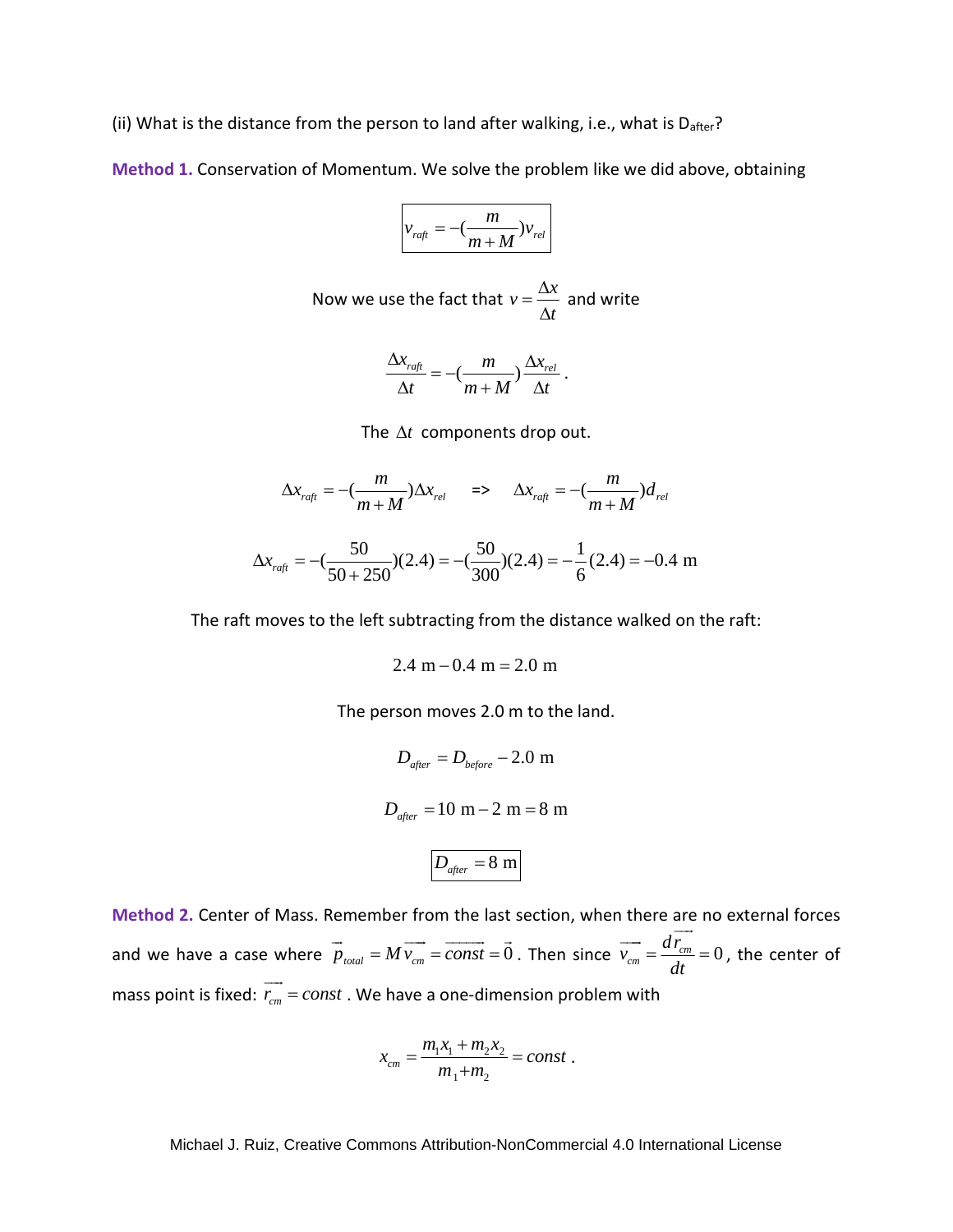Therefore,

$$
\Delta x_{cm} = \frac{m_1 \Delta x_1 + m_2 \Delta x_2}{m_1 + m_2} = 0
$$
  

$$
m_1 \Delta x_1 + m_2 \Delta x_2 = 0
$$
  

$$
m_{person}(d_{rel} + \Delta x_{raft}) + m_{raft} \Delta x_{raft} = 0
$$
  

$$
m_{person}d_{rel} + m_{person} \Delta x_{raft} + m_{raft} \Delta x_{raft} = 0
$$
  

$$
m_{person}d_{rel} + (m_{person} + m_{raft})\Delta x_{raft} = 0
$$
  

$$
(m_{person} + m_{raft})\Delta x_{raft} = -m_{person}d_{rel}
$$
  

$$
\Delta x_{raft} = -\frac{m_{person}}{m_{person} + m_{raft}}d_{rel}
$$

$$
\Delta x_{\text{raft}} = -\frac{50}{50 + 250} (2.4) = -\frac{50}{300} (2.4) = -\frac{1}{6} (2.4) = -0.4 \text{ m}
$$

The person moves 2.4 m  $-$  0.4 m = 2.0 m towards the land.

The person is finally  $10 m - 2 m = 8 m$  from the land.

We get the same answer as we did for Method 1.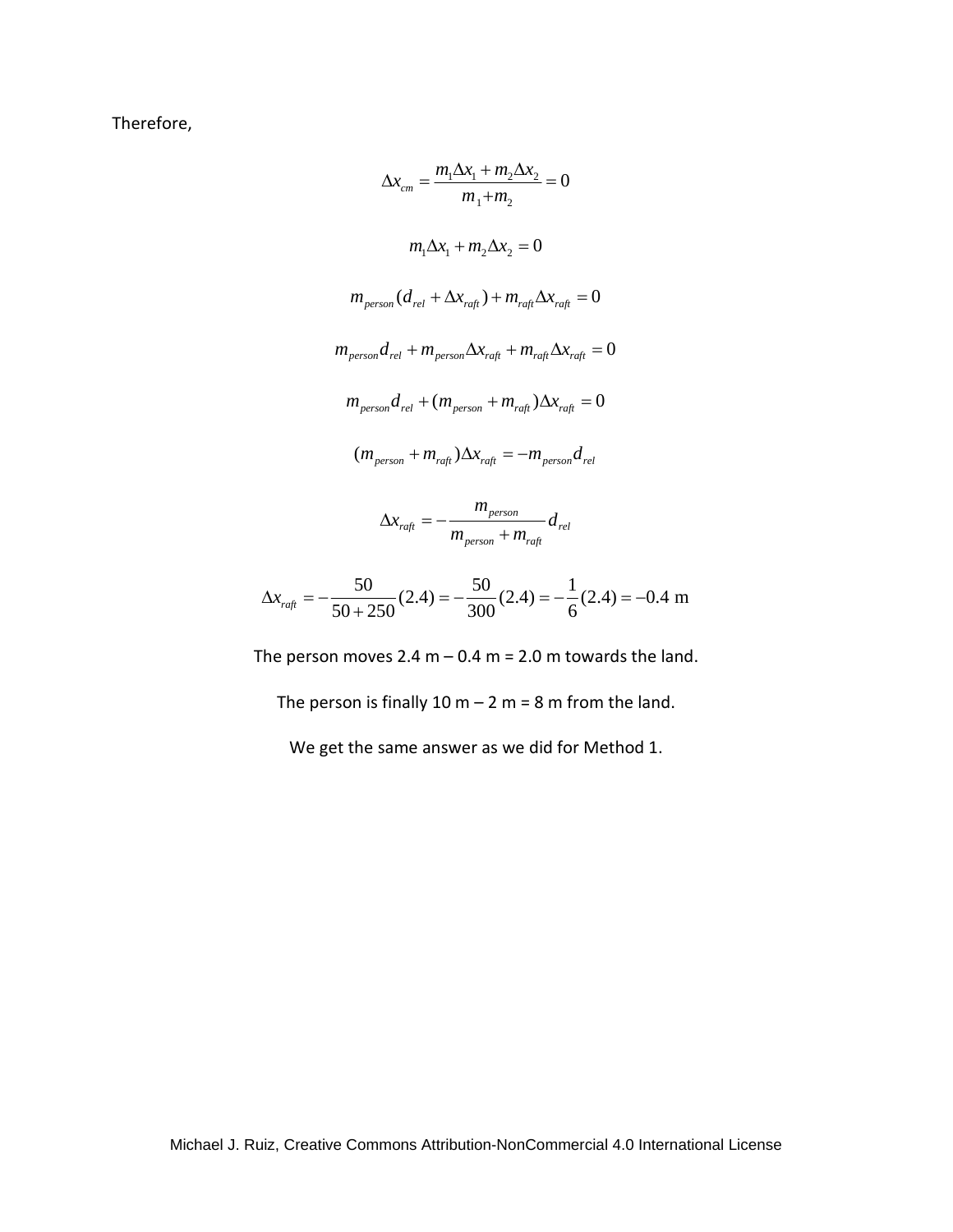**I7. Impulse.** Newton's Second Law states that the net applied force is equal to the change in momentum.

$$
\vec{F} = \frac{d\vec{p}}{dt}
$$

Looking at linear situations, we can write

$$
F = \frac{dp}{dt}
$$

Now we consider a situation where we observe a change of momentum  $\Delta p$  over a finite time interval  $\Delta t$  . In this case, we can express the average force  $\overline{F}$  as

$$
\overline{F} = \frac{\Delta p}{\Delta t}.
$$

There is nothing really tricky here. It is similar to an average velocity when looking at an overall distance and time:

$$
\overline{v} = \frac{\Delta x}{\Delta t} \, .
$$

I used to drive from Asheville to Winston-Salem regularly to take my kids to a piano teacher. The distance from Asheville to Winston-Salem is about 240 km (150 mi). We would stop at least once along the way so it took about 3 hours. The average velocity was

$$
\overline{v} = \frac{\Delta x}{\Delta t} = \frac{240 \text{ km}}{3 \text{ h}} = 80 \frac{\text{ km}}{\text{h}}
$$
, which is 50  $\frac{\text{mi}}{\text{h}}$ .

The impulse is defined as

$$
\Delta p = \overline{F} \Delta t \ .
$$



**Application: Collision and Safety.**

Courtesy ataelw, flickr. [License: Attribution 2.0.](https://creativecommons.org/licenses/by/2.0/deed.en) 2011 WTA Rogers Cup, Toronto

**However, there is one important distinction: the time interval must be very small. That's why we call it "IMPULSE."** 

The short time interval when a tennis racket hits the ball is a good example. The letter J is often used.

$$
J = \overline{F} \Delta t = \Delta p
$$

Michael J. Ruiz, Creative Commons Attribution-NonCommercial 4.0 International License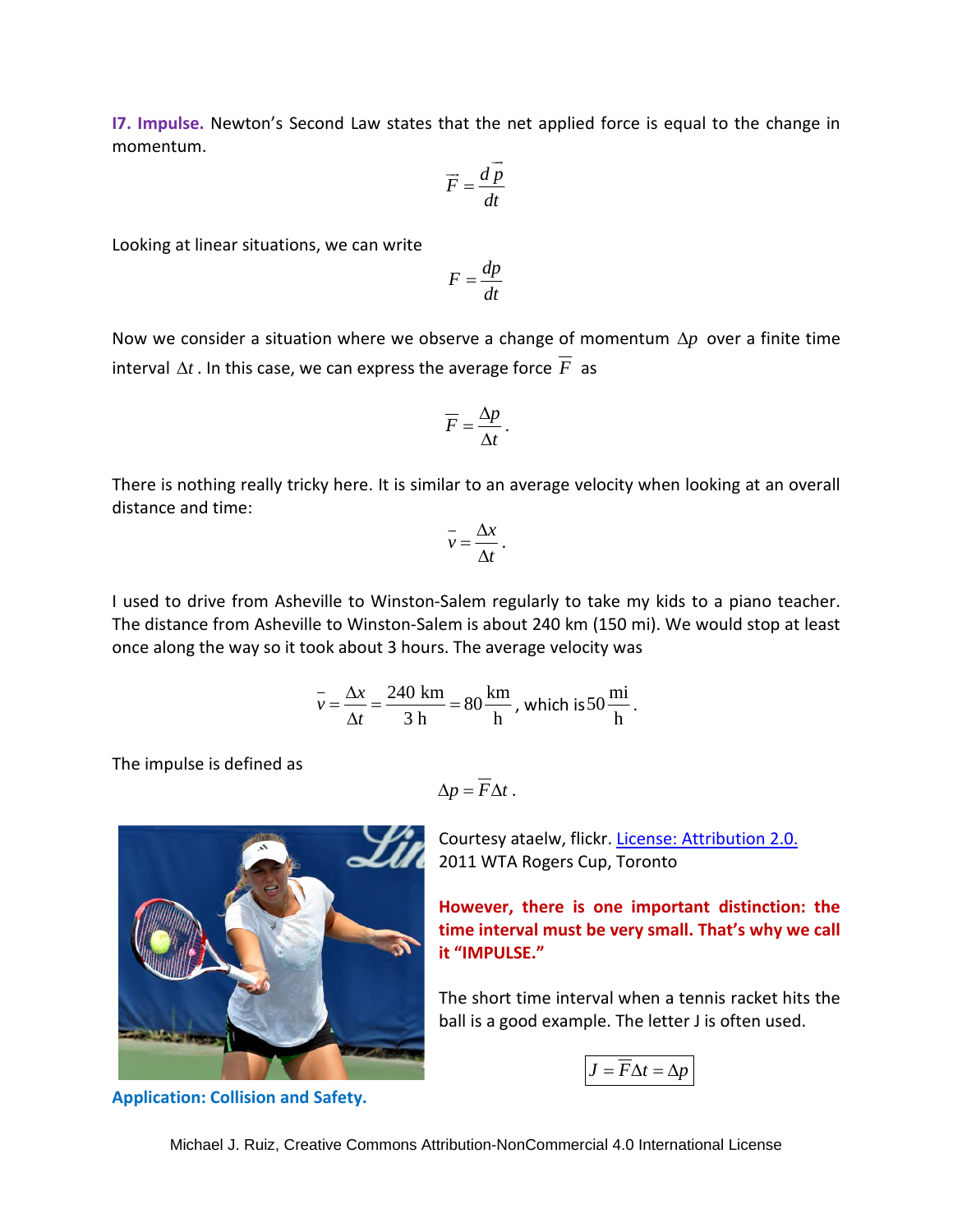

Courtesy perthhdproductions, flickr. [License: Attribution 2.0.](https://creativecommons.org/licenses/by/2.0/deed.en) Car Crash, Karrinyup Road, Stirling, Western Australia (WA), taken March 27, 2012.

We will show how impulse is important in analyzing collisions. First, what is the data easily obtained for a collision? It is not the time duration of the collision. That happens very fast. The easiest observations are the speed and the distance traveled during the collision. We can get the speed either from the driver or making a good estimate given the road and witnesses. Let's take a speed of 40.0 km/h (25 mi/h). The distance traveled during impact can be determined from the deformation of the car. We will take this distance to be 40.0 cm (16 inches). Now we go to work.

We pull out the kinematics formula that has the speeds and distance traveled so we can arrive at an average acceleration during the collision.

$$
2\overline{ad} = v^2 - v_0^2
$$

The bar over the acceleration reminds us that we are calculating an average acceleration in this case. The initial speed is  $v_0 = 40.0 \frac{\text{km}}{100}$ h  $v_0 = 40.0 \frac{\text{km}}{1}$ , and the distance  $d = 0.40 \text{ m}$ . It will be convenient to have the speed in meters per second.

$$
v_0 = 40.0 \frac{\text{km}}{\text{h}} \cdot \frac{1000 \text{ m}}{1 \text{ km}} \cdot \frac{1 \text{ h}}{3600 \text{ s}} = 40 \cdot \frac{10 \text{ m}}{36 \text{ s}} = 40 \cdot \frac{5 \text{ m}}{18 \text{ s}} = 11.11 \frac{\text{m}}{\text{s}}
$$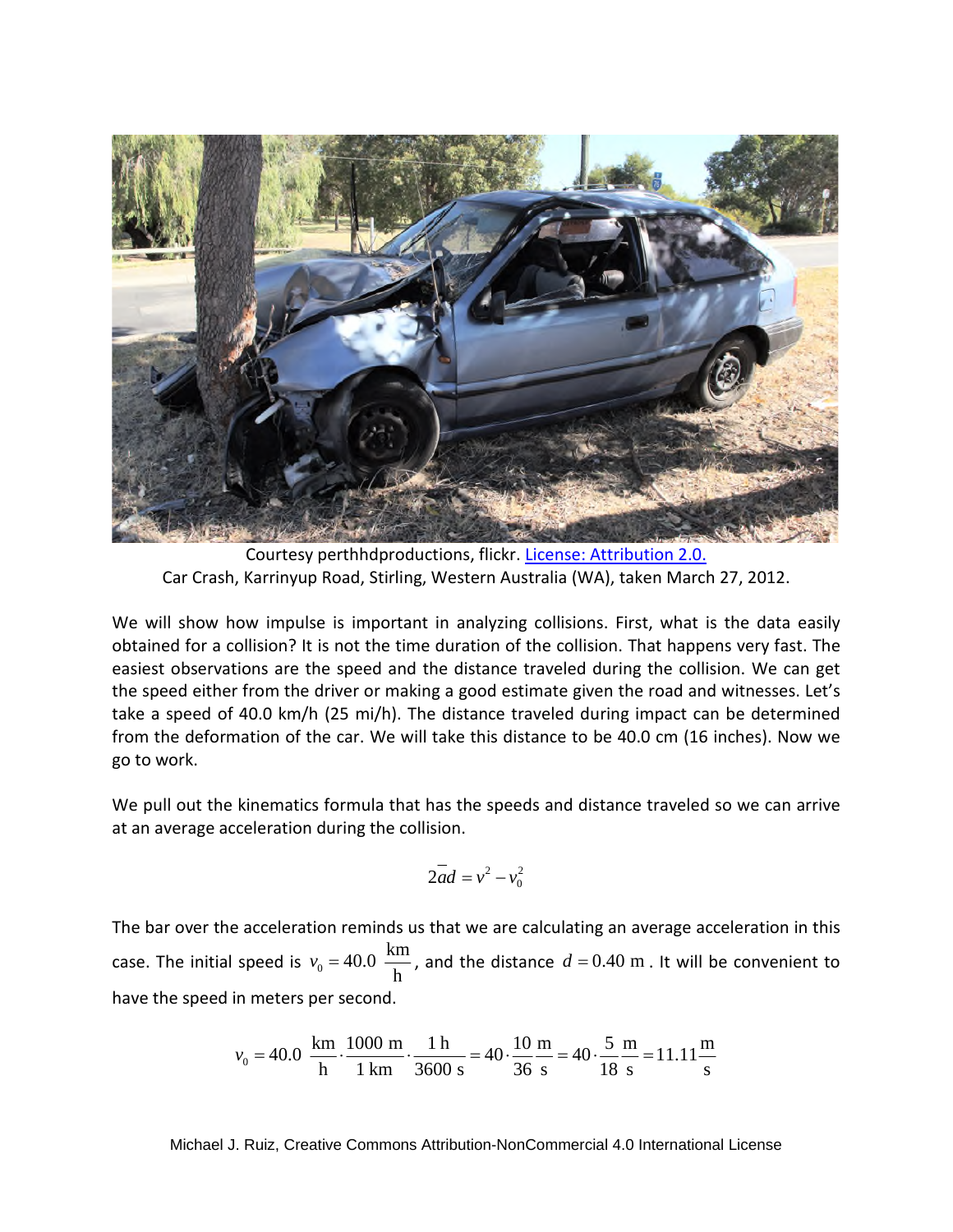Then, the average acceleration can be determined from  $2ad = v^2 - v_0^2$  with  $d = 0.40$  m,  $v = 0$ as the car is at rest at the end, and  $v_0 = 11.11 \frac{\text{m}}{\text{s}}$ s  $v_0 = 11.11 \frac{\text{m}}{\text{m}}$ .

$$
2\overline{a}(0.40 \text{ m}) = 0^2 - (11.11 \frac{\text{m}}{\text{s}})^2
$$

Note how keeping the dimensions would alert us if we forgot to convert the speed to m/s.

$$
\bar{a}(0.80 \text{ m}) = -123.4 \frac{\text{m}^2}{\text{s}^2}
$$

$$
\bar{a} = -\frac{123.4}{0.80 \text{ m}} \frac{\text{m}^2}{\text{s}^2} = -154.3 \frac{\text{m}}{\text{s}^2}
$$

The negative sign indicates deceleration.

The g-force is

$$
\overline{a} = -154.3 \frac{\text{m}}{\text{s}^2} \cdot \frac{g}{9.8 \frac{\text{m}}{\text{s}^2}} = -15.7 g = -16 g
$$

Typically the absolute magnitude is reported, i.e., the 16 g without the minus sign.

This g-force produces a lot of force on your body!

Elements that go into injury probabilities include the direction of the force and length of time. Below is a short table listing some g-forces taken from a big table on Wikipedia.

| Example                                                | g-force          |
|--------------------------------------------------------|------------------|
| <b>Gravitron Amusement Ride</b>                        | $2.5 - 3 g$      |
| Uninhibited Sneezing after Sniffing Ground Pepper      | 2.9g             |
| Space Shuttle (Launch and Reentry)                     | 3g               |
| High-g Roller Coasters                                 | $3.5 - 6.3$ g    |
| Hearty Greeting Slap on Upper Back                     | 4.1 <sub>g</sub> |
| Top Fuel Drag Racing World Record of 4.4 s over 1/4 mi | 4.2 g            |
| Formula One Racing Car Under Heavy Braking             | 6.3 g            |
| Apollo 16 on Reentry                                   | 7.19 g           |
| Maximum g-force Permitted in Russian Mikoyan MiG-35    | 10 <sub>g</sub>  |
| Data from a Longer Table at Wikipedia                  |                  |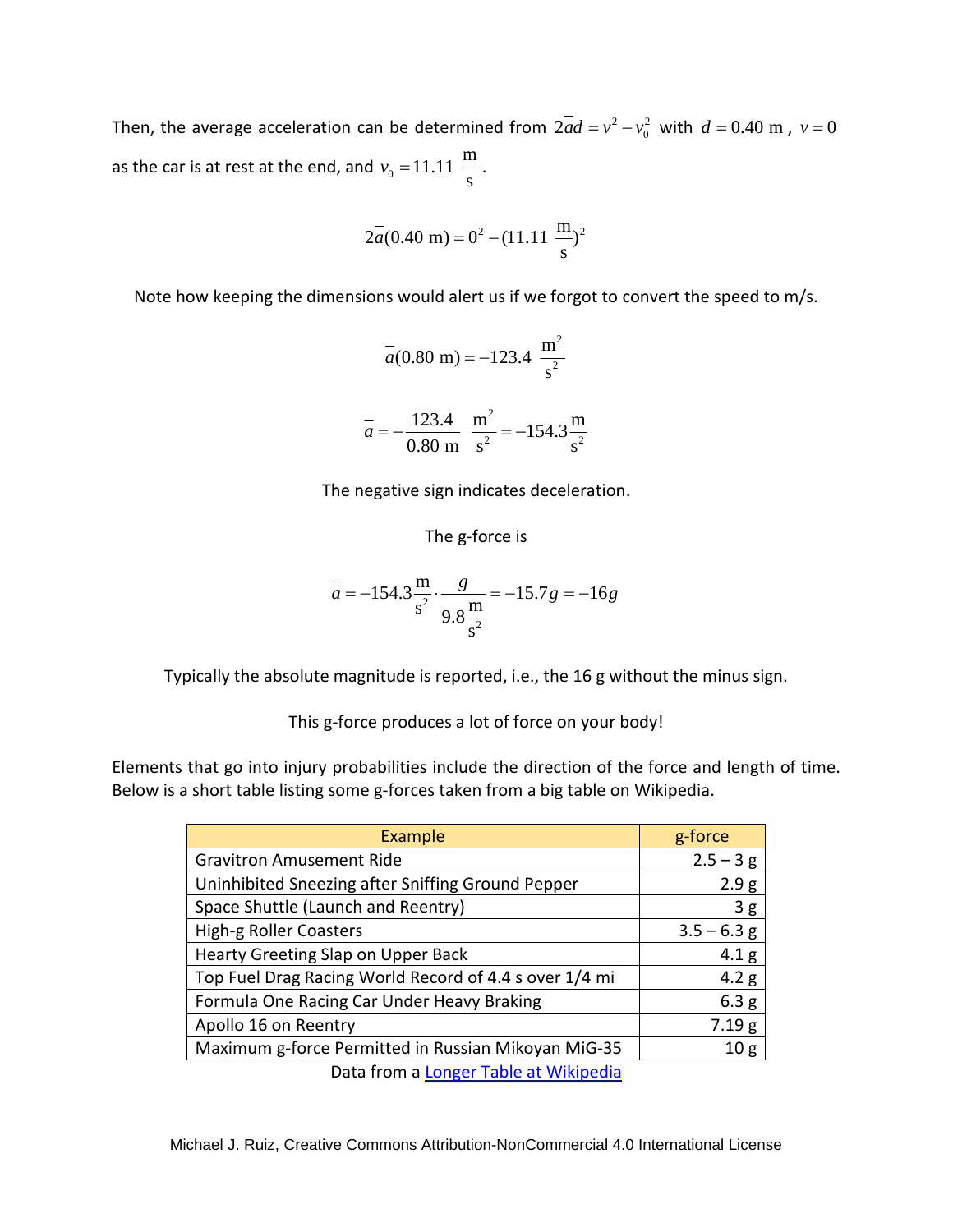We can find the time of the collision from the kinematic formula that has the velocities, the distance, and the time. That equation is

$$
x = x_0 + \frac{1}{2}(\nu_0 + \nu)t \; .
$$

Entering the data,

$$
0.40 \text{ m} = 0 + \frac{1}{2} (11.11 \frac{\text{m}}{\text{s}} + 0)t
$$

0.80 m = 11.11
$$
\frac{m}{s} \cdot t
$$
  $\Rightarrow$   $t = \frac{0.80 \text{ m}}{11.11 \frac{\text{m}}{\text{s}}}$   $\Rightarrow$   $t = 0.072 \text{ s}$ 

$$
t = 72
$$
 milliseconds

$$
t=72~\mathrm{ms}
$$

At this point, the impulse concept is important for our analysis:  $J = \overline{F}\Delta t = \Delta p$ . We know  $\Delta p$ . However, an airbag can increase the deceleration time for the driver. Consider  $\Delta p$  as a constant for the collision. Increasing  $\Delta t$  for the driver, decreases the g-force for the driver. The product is the impulse, which remains a constant for the analysis.

$$
J = F\Delta t = \Delta p = const
$$
  

$$
\overline{F} = \frac{const}{\Delta t} \quad \Rightarrow \quad g\text{-force} = \frac{\overline{F}}{m} = \frac{const}{\Delta t} \quad \Rightarrow \quad g\text{-force} = \frac{const}{\Delta t}
$$

To apply this formula to our problem, we have a g-force of 16 g for 72 ms. Therefore,

$$
g\text{-force} = \frac{16g \cdot 72}{\Delta t(\text{in ms})},
$$

since when  $\Delta t = 72$  ms, you get your expected 16 g for the g-force.

We remind ourselves in parentheses that the time interval must be in ms.

Below is a table listing some pairs of values for  $\Delta t$  and  $\overline{F}$  using

$$
g\text{-force} = \frac{16g \cdot 72}{\Delta t(\text{in ms})} = \frac{1152g}{\Delta t(\text{in ms})}.
$$